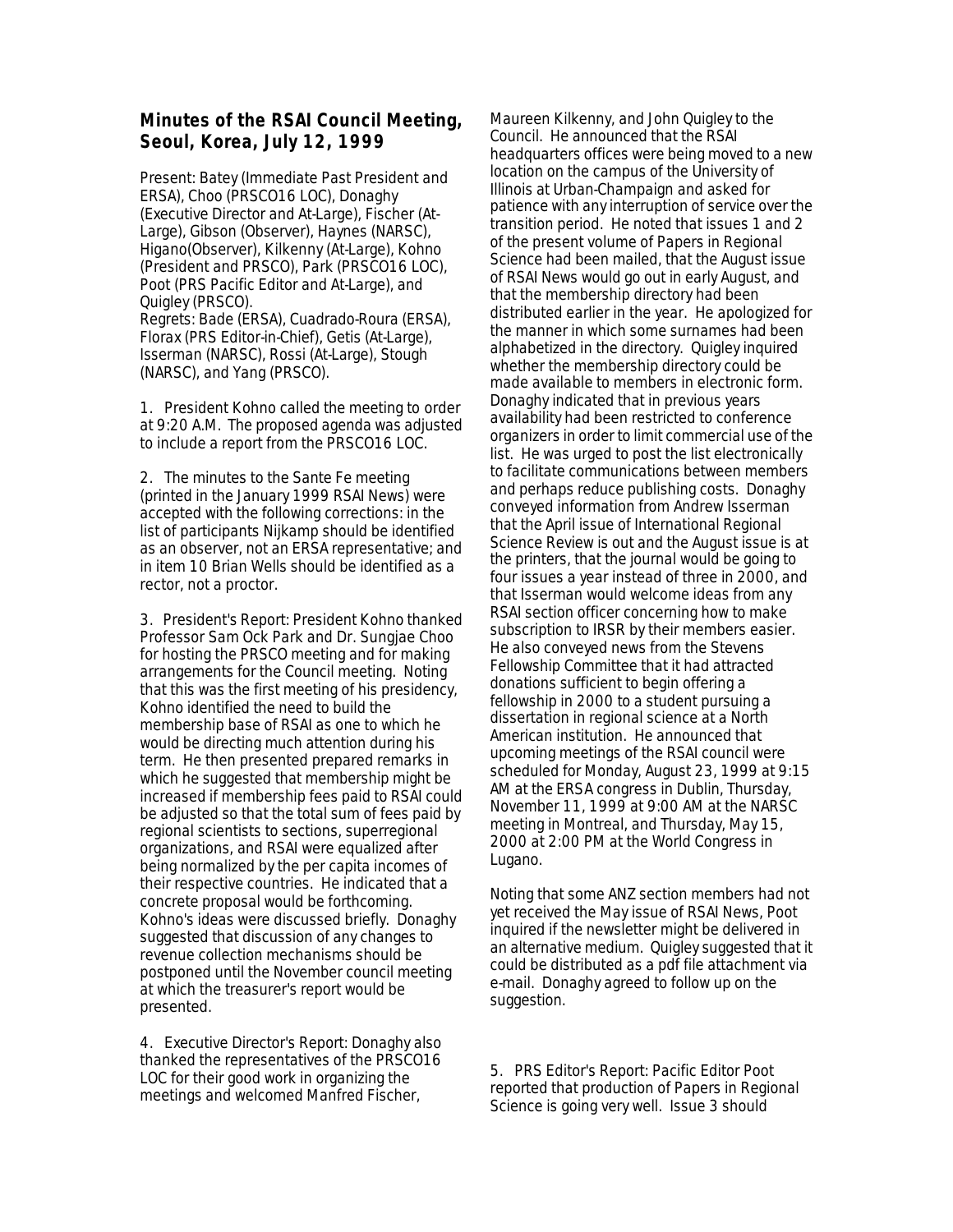appear in early August and issue 4 sometime in October. All the accepted manuscripts for issue 4 are with the printer and everything is at the proofreading stage. All slots for full-length articles have been filled for next year, but openings remain for research notes, comments, and book reviews. Poot reported that 46% of the papers were submitted by Europeans, 43% by North Americans, and only 1% by regional scientists in the Pacific/ Oceania region. He emphasized that efforts should be made to encourage RSAI members in the latter region to submit papers for publication.

6. Update on the year 2000 World Congress: Donaghy distributed copies of a report sent by Rico Maggi, Chairman of the World Congress LOC. Summarizing, Maggi reported that all is going very well. The call for papers has already elicited submissions of abstracts and the home page (at http://www.lu.unisi.ch/wc2000-RSAI) is active and can be accessed from the RSAI homepage. What is perhaps most important, financing has been assured and the LOC has been successful in raising a significant sum for the department of foreign affairs in Berne, which will allow the LOC to subsidize the participation of up to 30 scholars from developing countries. The LOC requests feedback from the council on which countries should be included. Maggi further reported that communications with theme coordinators was imminent and that planning for the social part of the congress was in full development.

In the discussion of Maggi's report, Fischer suggested that it would be important to develop information on travel to the congress soon--e.g., on whether participants should fly into Milan or Zurich. Kohno charged Batey with assembling a committee to work with the Lugano LOC in developing criteria for awarding subsidies for travel to the World Congress, emphasizing participation from India, Eastern Europe, Africa, Southeast Asia, and Latin America.

7. PRSCO16 LOC Report: Park and Choo reported that they expected 105 papers to be presented at the conference in 32 main paper sessions and 5 special sessions. They anticipated 162 participants in all, including 71 local Korean participants.

8. Update on the January 2000 Symposium on Regional Development Policy in Port Elizabeth, South Africa: Donaghy distributed the call for papers that had been circulated by Peter

Nijkamp. In brief, Technikon, Port Elizabeth, South Africa, will host the symposium on January 24-26, 2000. Titles and abstracts of papers proposed by foreign participants should be sent to Nijkamp by August 15th.

9. Update on relationships with regional scientists in Mexico: Higano and Gibson reported that the AMECIDER conference in Hemosilo, Mexico had been very successful, drawing over 200 participants. Next year's conference will be held in conjunction with a PRSCO institute in Mexico City, June 14-16.

10. Report of nominations from the Long-Range Planning Committee: Batey reported that potential candidates for the position of vicepresident and at-large councilor were being approached and that the approval of RSAI Council members would be sought by e-mail within a week or two of the meeting.

 Kilkenny inquired about the rules of the nomination process for super-regional representatives to ascertain that superregional conference organizing committees may use any method they wish, including open ballot, to select representative to the RSAI Council. Kilkenny announced that NARSC would consider in November a proposal that all future NARSC representatives to RSAI Council be elected by ballot of NARSC-RSAI members, to encourage attendance and accountability of the representatives and to increase the sense of enfranchisement among RSAI members through their representatives. Batey remarked that the role of the Long-Range Planning Committee was to nominate slates of candidates for Council to approve. Quigley observed that an informal committee is needed to identify people who will make a commitment to do the work.

11. RSAI Fee Collection for 1997 and 1998: President Kohno noted that he would be studying fee collection figures for the last two years in developing a proposal concerning the equalization of fees (discussed in item 3 above). Kilkenny noted that care must be taken in the design/analysis of an adjusted fee schedule, since participants with the highest ability to pay may also be those with the lowest elasticity of demand. In such a case attempts to increase fees could actually reduce revenues. Fischer agreed that exchange rates needed to be taken into account in such places as Southeast Asia and Eastern Europe. Quigley commented that the Econometric Society offers a discounted rate